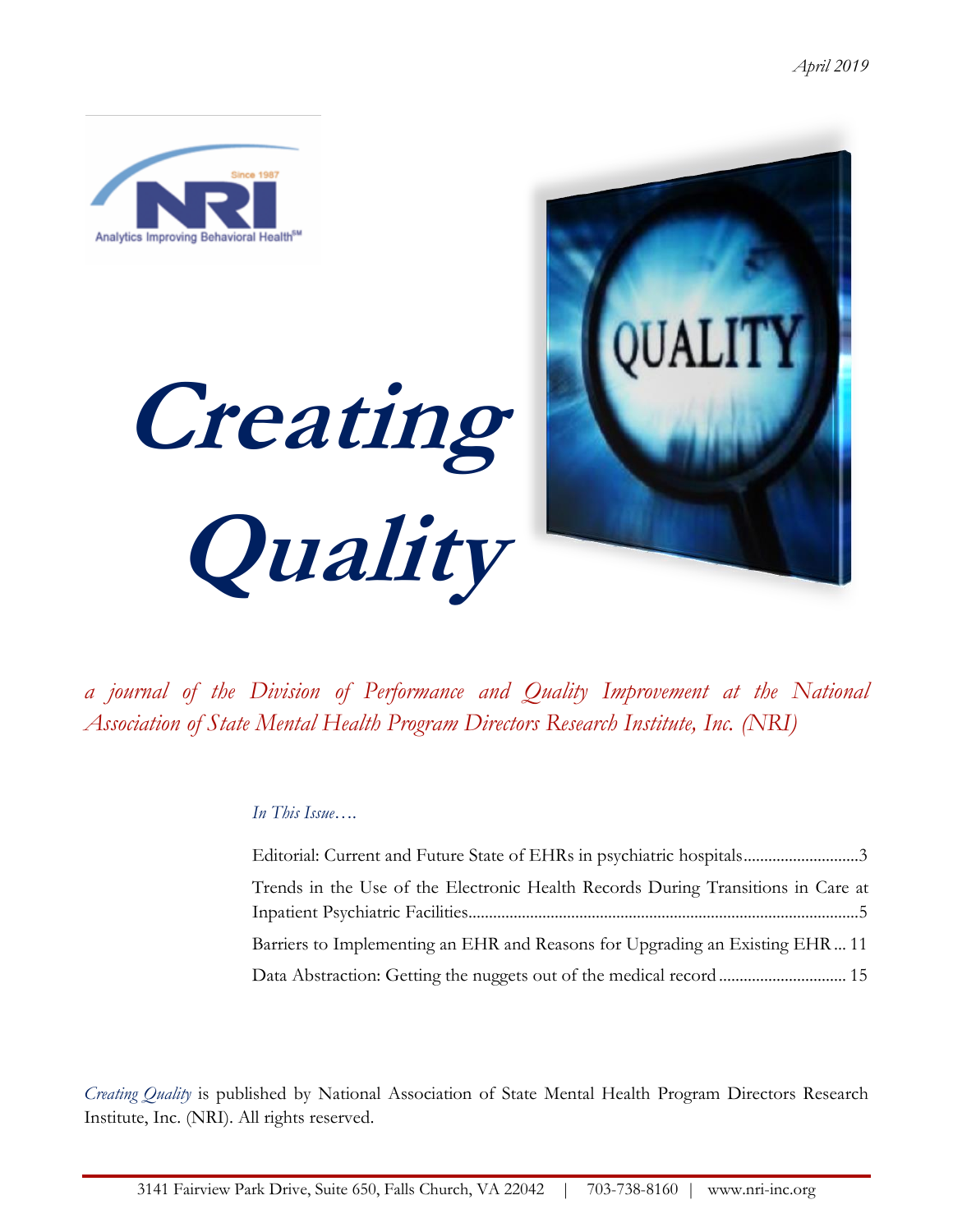### WELCOME

*Creating Quality* is your resource for gaining insights from our deep-dives into public use information, direct work with our client hospitals, and relationships with other organizations. *Creating Quality* will provide the in-depth analysis and review needed in order to turn research into action.

Our clients provide insightful questions that prompt many of our research studies and create collaborative projects with them. Future issues of the journal will invite our clients to share their quality improvement stories. We recognize that turning your quality improvement stories into publications is not a trivial matter, so I offer my staff to assist in this labor. Your colleagues want to hear how you have accomplished so much and we want to serve you both.

*Creating Quality* provides a variety of articles and editorials, from "telling the story" to aggregate analysis of the system of inpatient psychiatric care. Content will be relevant to the needs of clinical staff, quality managers, and administrators.

We welcome feedback from all our clients so that we can make *Creating Quality* the go-to journal for inpatient psychiatric care.

Best Regards, Lucille Schacht, PhD, CPHQ, Director and Editor for this issue

Advisory Group members:

William Manlove, Director Quality Management, Texas

James E Smith, LCSW, DCSW, Superintendent, Texas

Angela Loosli, Assistant Institution Administrator, Idaho

Angela Lobb, LCSW, ACSW, Clinical Director, Indiana

Mary Clair O'Hara, Quality and Risk Management, Virginia

Lisa Hines, BSN, MS, RN, Director of Quality Improvement, Maryland

Lalita Jambhale, PhD, Director, Performance Improvement/Quality Assurance, Ohio

Trisha Anthony, Director of Quality Management, Ohio

Rosalie Etherington, PhD, Superintendent, Chief Clinics Officer, North Dakota

Staff:

Torre Boyd, MS, NCC, Project Manager

Glorimar Ortiz, MS, PhDc, Principal Biostatistician

Missy Rand, LPC, CSAC, Clinical Quality Educator

Robert Shaw, MA, Senior Research Analyst

Alexis Tyson, Quality Improvement Specialist

Kamal Kohli, .Net Developer

The statements and opinions contained in the articles express the author's views only and are not necessarily the opinion of NRI, the issue Editor, or the Advisory Group members.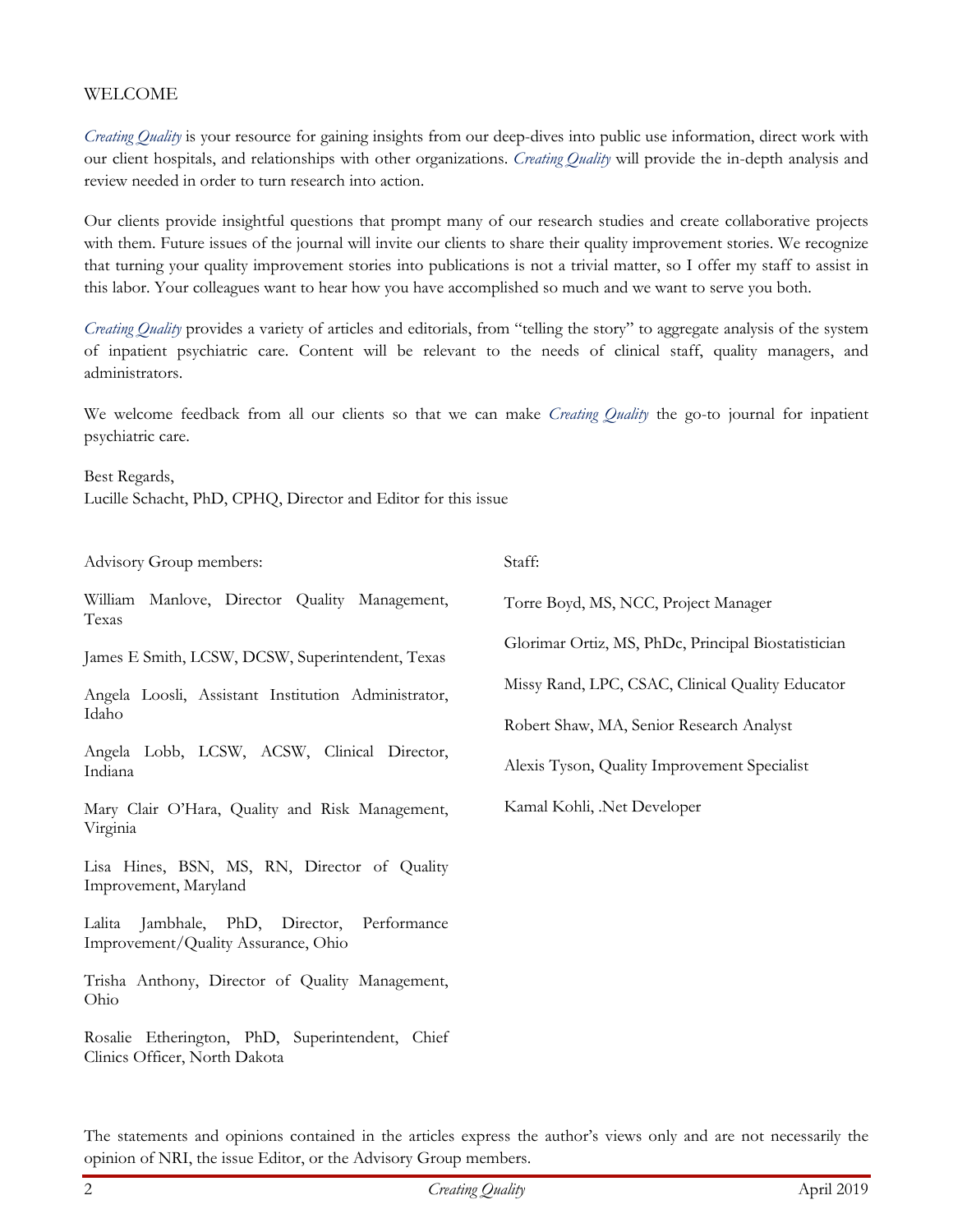<span id="page-2-0"></span>The Electronic Health Record (EHR) continues to be a driver for operational changes and touts to be a more reliable source for performance measures. Why is inpatient psychiatric practice behind on adoption? Let's address operational change first. There is a certain comfort in the old paper medical record. We recognize that it has its shortcomings, notably a lack of standardization across providers, and the ever-present issue of unreadable handwriting. However, it can be easily copied and given to the consumer for reference; it can be copied and given to another provider for the continuation of care; it is not susceptible to power or internet failures. A paper medical record requires no special skills for documentation and the entire record is available to all the clinicians involved with the consumer.

An electronic medical record, on the other hand, requires some computer skills, navigating multiple screens for direct entry as well as reviewing other clinical data contributed by other staff. The options for free-text may be limited or may be combined with required check boxes. Workflows are often different from the old paper record. An extensive computer system is needed as a backbone that requires specialized skills for maintenance as well as development. Having all consumers' data in a centralized (or decentralized) data store enables quick analytics, given the correct permissions and tools.

Now to my second point  $-$  is an EHR a more reliable source for performance measures? What makes data reliable? Storage is not the answer. Defined and validated processes for entering data, clear and well understood definitions of data fields, identified (and accepted) source of "truth" for information; these are the factors that make data reliable. These factors cannot be assumed to be true unless they are tested much like the

# By Lucille Schacht, PhD, CPHQ

required testing of the reliability of a paper record. The technology may be the easy part; writing code is easy, ensuring that everyone is using the same rules when they enter the data is not.

### Electronic Health Record

An electronic health record, or electronic medical record, is the systematized collection of patient and population electronically-stored health information in a digital format. These records can be shared across different health care settings. Records are shared through network-connected, enterprise-wide information systems or other information networks and exchanges. EHRs may include a range of data, including demographics, medical history, medication and allergies, immunization status, laboratory test results, radiology images, vital signs, personal statistics like age and weight, and billing information.

Wikipedia

Electronic storage makes the calculation of performance measures more reliable. A defined algorithm that applies rules in a specific order can ensure that the output is reliable. But the algorithm relies on how data are stored, the code sets that are used, and standardization of those code sets. The validity of the calculation depends on how the original data are gathered and entered into the electronic system.

Electronic health records are necessary. The technology exists, although it needs some guidance for its utility to be optimized for inpatient psychiatric care. Consumers, and their caregivers, want an easily transportable record to help them navigate care. Clinicians may find that standardizing the collection of information enables key psychiatric and medical concerns to be the focus of attention and ultimately improve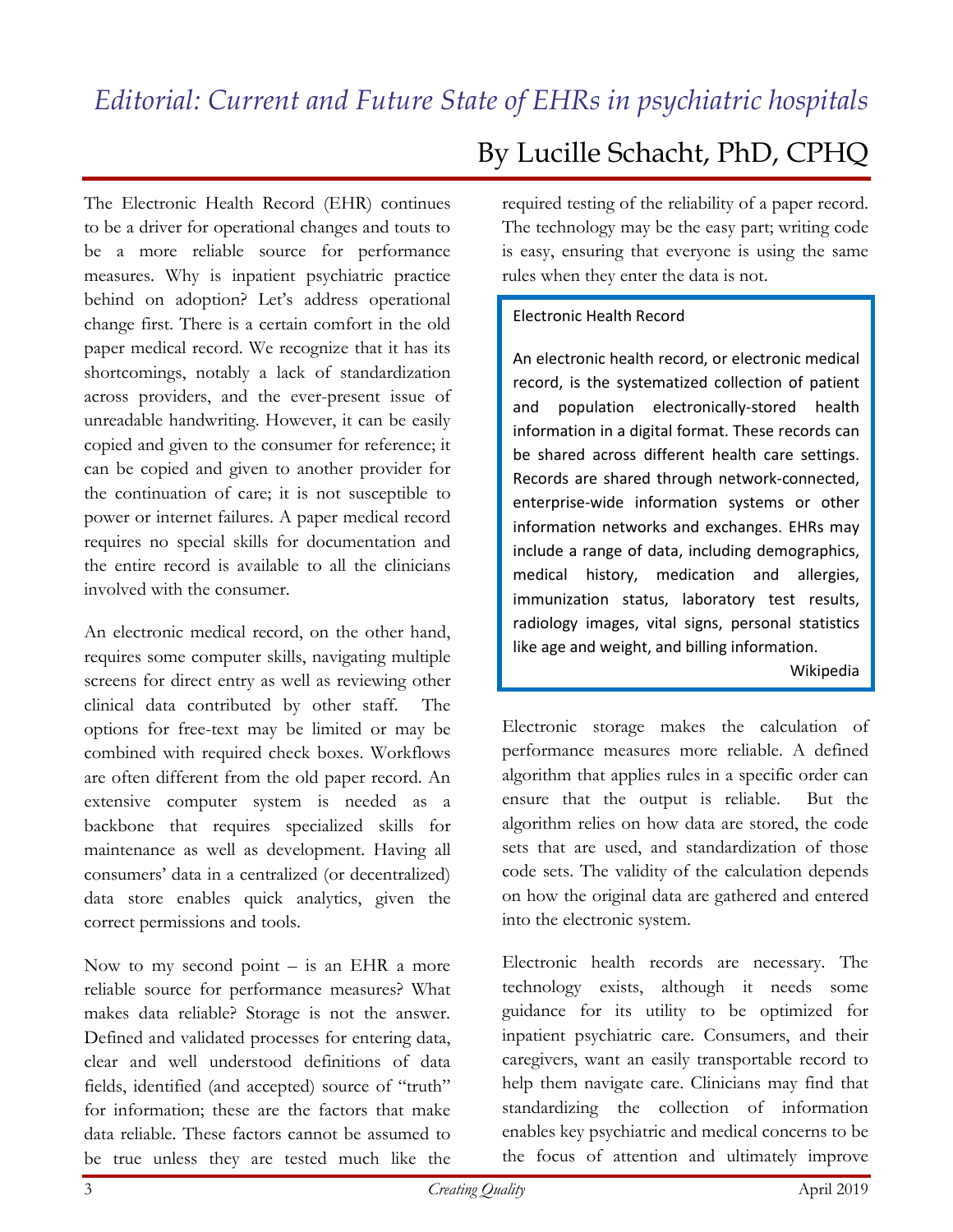patient safety. In order for the EHR to meet the various needs of stakeholders, from clinicians to consumers to administrators and beyond, leadership will need to find and then dedicate resources to maintain an electronic system. There are benefits to electronic health records that cannot be found in continuing to use paper records. Unified record-keeping means more staff time can be spent on direct care. Electronic storage promotes advanced analytics using common and consistent assessment of the quality of care.

The first issue of *Creating Quality* focuses on Electronic Health Records (EHR).

What is the status of using EHRs for transitions of care and where does interoperability fit in this picture? These are the two attributes of greatest interest to CMS (Center for Medicare & Medicaid Service), as demonstrated by mandated reporting and financial incentives. While CMS played a significant role in enabling the uptake of EHR technology among physician offices and acute inpatient medical care, there have been no incentive funds available to inpatient psychiatric providers. Ms. Ortiz's study shows that a greater proportion of acute (medical) inpatient hospitals use EHRs during transitions of care, and there is a considerable gap for free-standing specialty psychiatric hospitals. Can specialty providers catch-up to meet the future requirements from CMS?

What is the status of general uptake of EHR technology in state psychiatric hospitals? NRI conducted a recent study with the NAMSHPD Medical Directors to learn about the implementation of EHRs, the pros and cons of different system, the barriers to implementation and the reasons for changing/upgrading systems. Mr. Shaw's study explores the barriers to implementation and the high rate of upgrading of EHRs.

As more hospitals begin using EHRs for more complex information, data in electronic format can be easily extracted and is less prone to human error. In the final article, I discuss the fundamental differences between abstraction and extraction of medical records. I propose that inpatient psychiatric care has entered a grey area with the breadth of information that is electronic but the lack of consistent and uniformly applied code sets.

The journey is still unfolding; the networking among providers will build better systems. We will continue to release targeted papers on EHR adoption and guidance on how to help your system meet your needs. Technology may be the easy part, but it is not totally in your control. The importance of clinicians' involvement in building and refining systems that are the evidence of their work cannot be understated. But you are not alone, and we are on this journey with you.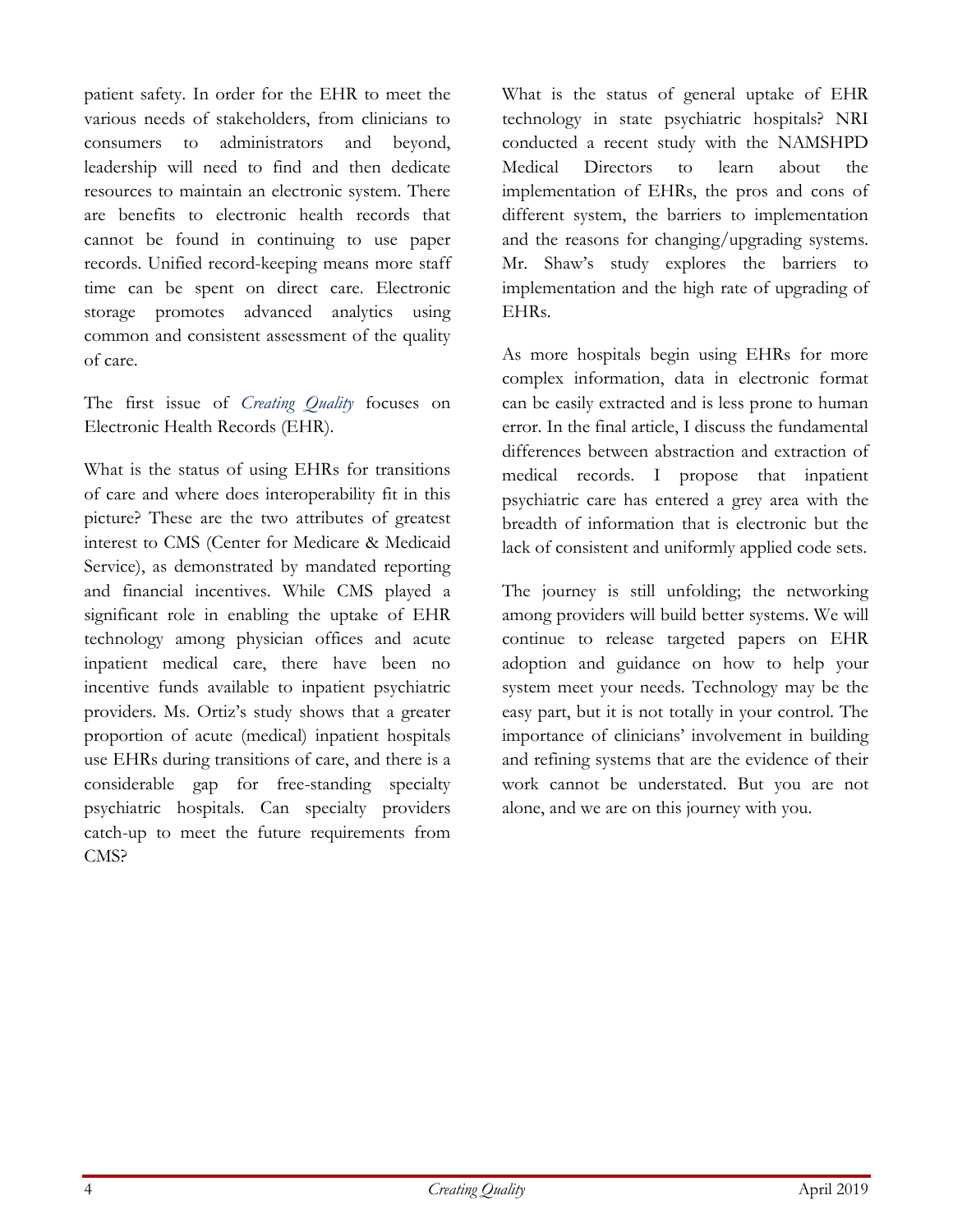# <span id="page-4-0"></span>*Trends in the Use of the Electronic Health Records During Transitions in Care at Inpatient Psychiatric Facilities*

### **Introduction**

An electronic health record (EHR) is the digital form of a client's medical paper chart (Rathert, Porter, Mittler, & Fleig-Palemer, 2019). The evolution of a paper-based client chart into an EHR is based on the notion of the timely generation of data that may be used to improve the coordination and integration of care (O'Malley et al., 2009). EHRs may transfer information more efficiently across various settings, may increase the quality and accuracy of data, and may support the decision-making process (Bemat, 2013).

The proportion of hospitals adopting EHRs is growing (Boonstra, Versluis & Vos, 2014) but the implementation in the mental health field has been slow. A study showed that the uptake of the EHR is significantly slower in psychiatry settings (Kokkonen et al., 2013). A systematic review of 21 articles showed that implementing an EHR could be a complex undertaking, but applying a framework that includes the context, content, and the process may help overcome typical problems (Boonstra et al., 2014).

In 2012, the Centers for Medicare & Medicaid Services (CMS) implemented the Inpatient Psychiatric Facility Quality Reporting (IPFQR) program as mandated by section 1886(s)(4) of the Social Security Act, and amended by Sections 340(f) and 10322(a) of the Affordable Care Act (Pub.L.111148) (Centers for Medicare & Medicaid Services [CMS], 2017). The program strives to provide consumers with quality of care information that could be used for decisionmaking about their healthcare services. It also promotes the adoption of best practices of care

# By: Glorimar Ortiz, M.S., Ph.D.c

among participating facilities. Since its implementation, the program has continued to evolve, approving new measures and retiring others when appropriate.

In 2014, CMS began requiring facilities participating in the IPFQR to provide an attestation about their use of an EHR (CMS, 2018). Failure to report required information may result in a two percentage point reduction in the daily reimbursement rate. Reporting facilities for the IPFQR include free-standing psychiatric facilities and psychiatric units in general hospitals.

The main purpose of this study was to identify through CMS public use files trends in using EHRs during transitions of care for facilities participating in the IPFQR program. The study also explored the proportion of facilities that exchange health information with a health information services provider.

### **Method**

The study involved quantitative analyses of data from Hospital Compare, a public use database provided by CMS that provides the performance measure rates for facilities in selected CMS quality programs. It is the goal of CMS to promote the use of Hospital Compare by consumers for decision-making about health care (Medicare.gov, n.d.a.).

The data for the IPFQR program and analyzed for this study were downloaded from the CMS website "data.medicare.gov", which includes quality of care measures for psychiatric facilities (Medicare.gov, n.d.b.). Along with the measure rates, the database contains demographic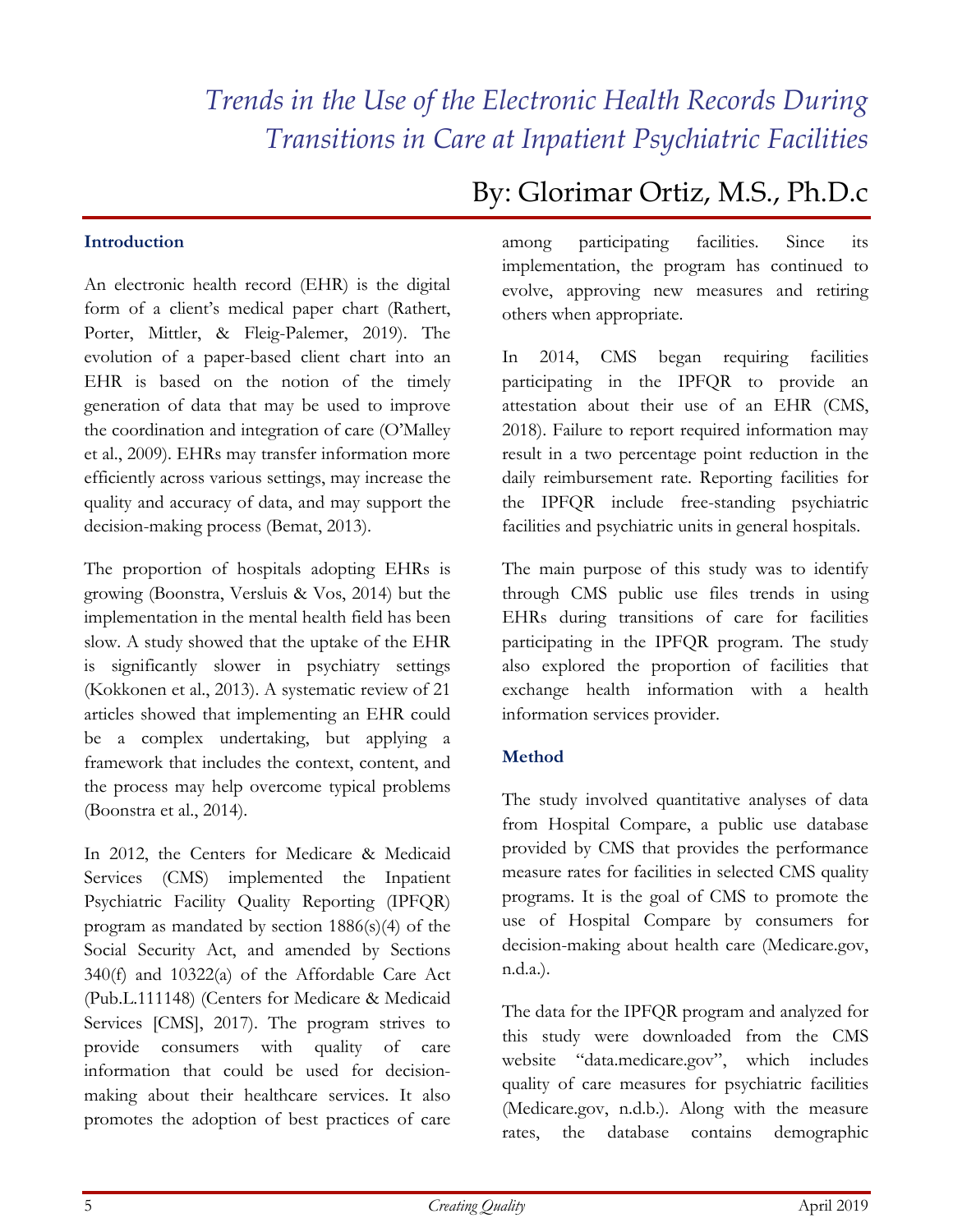information for the facility (facility's name, address, city, state, zip code & county) and a unique provider number that was used to categorize participating facilities as free-standing psychiatric facilities and other facilities with psychiatric units. Free-standing psychiatric facilities are facilities that have a license or registration to focus their scope of services on inpatient psychiatric care and to maintain their license, the facility must demonstrate that it continually assesses and improves the quality of its care, treatment, and/or services (The Joint Commission, 2018). Free-standing facilities in this study included public and private psychiatric hospitals. Other facilities included general acute care hospitals with designated psychiatric units.

There were two questions posed by CMS as part of the IPFQR program that relate to the use of EHR technology.

- 1. Which of the following statements best describes your facility's highest level of typical use of an EHR system (excluding the billing system) during the reporting period at times of transitions in care?
	- a. The facility most commonly used paper documents or other forms of information exchange (for example, email) not including the transfer of health information using EHR technology at times of transitions in care.
	- b. The facility most commonly exchanged health information using non-certified EHR technology (that is not certified under the ONC HIT Certification Program) at times of transitions in care.
	- c. The facility most commonly exchanged health information using a certified EHR technology (certified under the ONC HIT Certification Program) at times of transitions in care.
- 2. Did the transfer of health information at times of transitions in care include the exchange of

interoperable health information with a health information services provider (HISP)?

- a. Yes
- b. No

Data were available for three years of the IPFQR program, representing the end of calendar years 2015, 2016, and 2017. Frequency and chi-square analyses were performed to compare free-standing facilities and other facilities in their implementation of EHRs during transitions in care. Analyses were conducted using SPSS version 22.

# **Findings**

# **Facility sample**

Table 1 presents the number of psychiatric facilities that submitted data to CMS for the IPFQR program by study year. There has been a conservative but steady increase in the number of free-standing facilities participating in and reporting data to the IPFQR program. However, free-standing facilities represent on average only 33% of all participating facilities.

### **Table 1. Number of facilities submitting data to CMS**

|                        | 2015  | 2016  | 2017  |
|------------------------|-------|-------|-------|
| Free-standing facility | 533   | 544   | 554   |
| Other facilities       | 1,101 | 1,100 | 1,099 |
| All facilities         | 1,634 | 1,644 | 1,653 |

Note. Other facilities include general acute care hospitals with designated psychiatric units.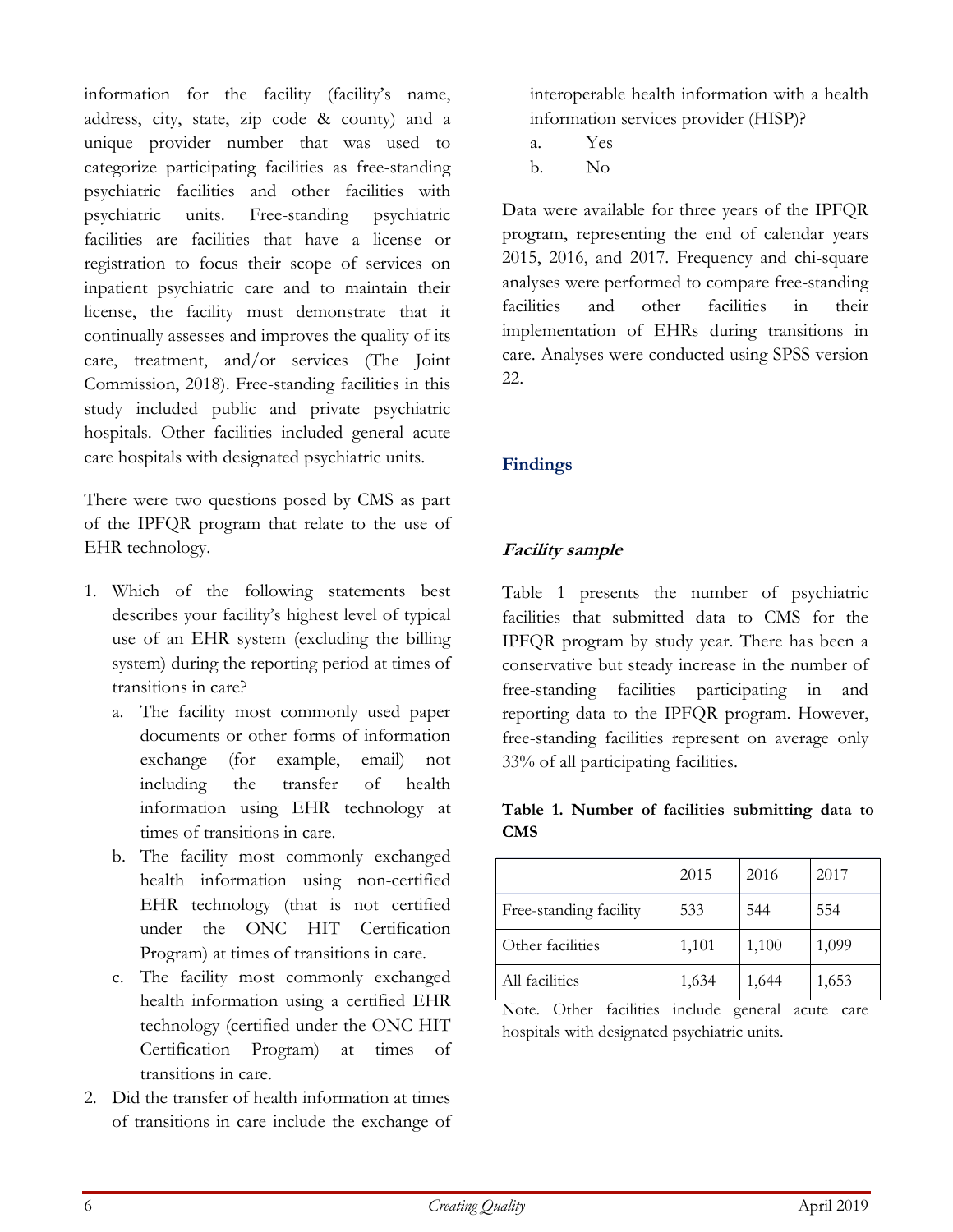### **Highest level typical use of an EHR system during transitions in care**

Figures 1-3 describe the highest-level typical use of an EHR system during transitions in care reported by psychiatric facilities.

The figures display the EHR use rate by the level of the EHR (certified, non-certified & no EHR) by type of facilities. An increasing trend in the use of certified EHRs during transitions of care was observed for both free-standing facilities and other facilities (Figure 1). However, other facilities (general hospitals with psychiatric units) were significantly more likely to use certified EHRs than free-standing facilities.



The magnitude of change in EHR use reported from 2015 to 2017 was also larger for other facilities than for free-standing facilities. At the end of 2017, only 39% of all facilities used certified EHR technology during transitions in care. Facilities have increased the use rate of certified EHRs across years.

Figure 2 shows that very few facilities use noncertified EHR technology during transitions in care. A slightly larger proportion of free-standing facilities used non-certified EHRs than other facilities during 2016 and 2017. In 2016, there was a higher peak of non-certified EHR use for freestanding facilities than for other facilities. This gap was smaller by 2017. Overall, use of non-certified EHR technology was reported by about 3% of facilities.



Figure 3 demonstrates that, across years, a significantly larger proportion of free-standing facilities did not use EHR technology during transition in care compared with other facilities. These rates represent that 6 out of 7 of freestanding facilities compared to less than 1 out of 2 of other facilities use a paper-based system during transitions in care. Facilities have been decreasing the use of paper-based documents during transitions in care across years; however, this

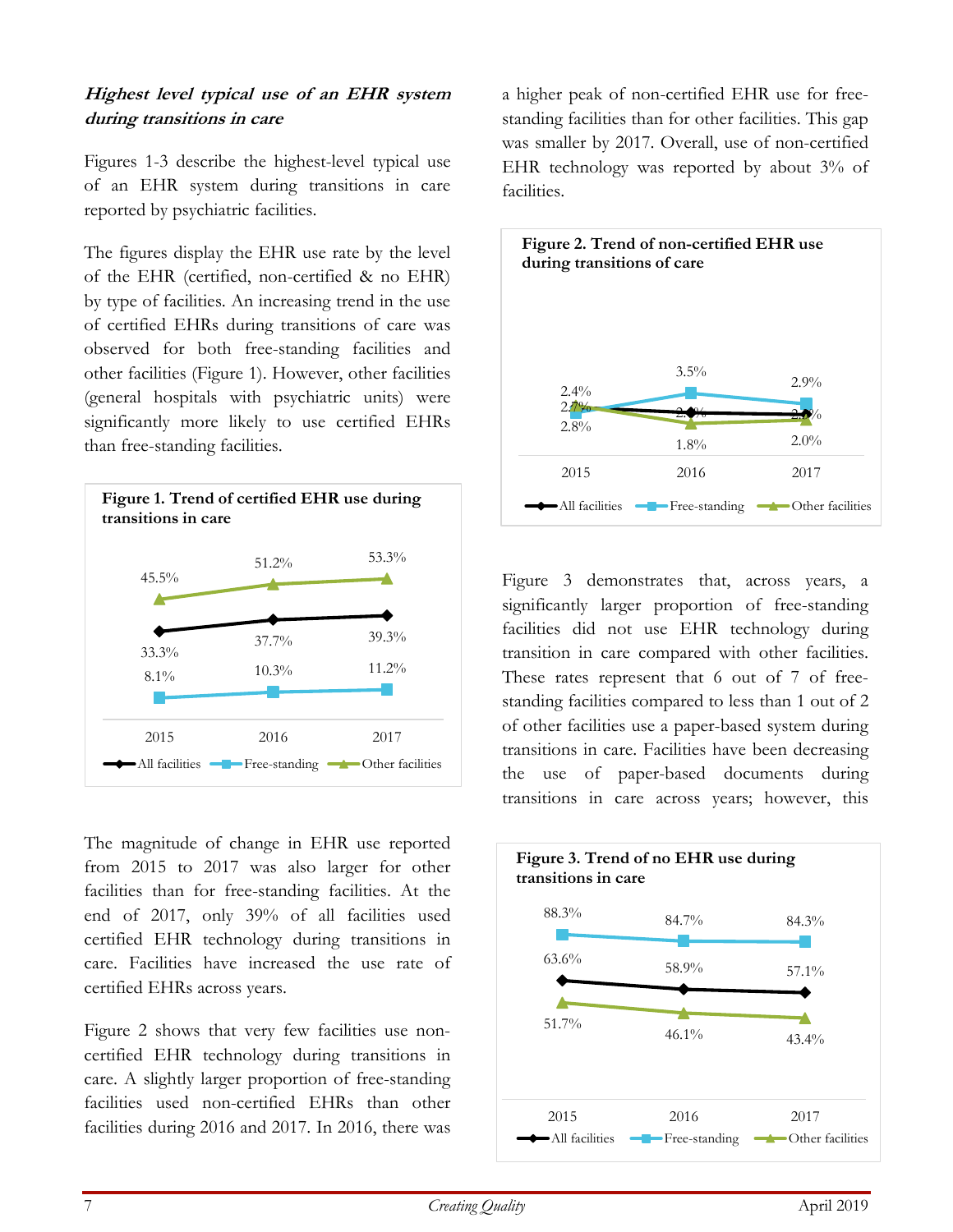decrease has been slow.

# **Exchange of interoperable health information with <sup>a</sup> health information services provider**

The transfer of health information during transition in care is further explored using two additional criteria: interoperable data and use of a health information services provider (HISP). Figure 4 demonstrates that a significantly lower proportion of free-standing facilities use interoperable data exchange functionality in their EHR systems compared with other facilities. Other facilities showed an increasing trend of exchanging interoperable data with a health information services provider, although by 2017 only 50% of facilities had such capability.



### **Insights**

The focus of the CMS attestations was the use of an EHR system during transitions in care. The attestations do not assess general implementation of EHR technology. For the IPFQR program, 67% of the psychiatric facilities are general acute care hospitals with designated psychiatric units, and 33% are free-standing psychiatric hospitals. Therefore, the national aggregate from CMS will

be more reflective of general acute care hospitals than specialty psychiatric hospitals.

There has been an increase in the proportion of psychiatric facilities using certified EHR technology during transitions in care (33% to 39% over 3 years). General acute care hospitals are 5 times more likely to use certified EHR technology during transitions in care than specialty (freestanding) psychiatric hospitals (53% compared to  $11\%$ ).

The proportion of facilities using non-certified EHR technology during transitions in care has remained constant and low (under 3%).

The proportion of facilities using paper records during transitions in care has decreased (64% to 57% over 3 years). General acute care hospitals are half as likely to use paper records during transitions in care as specialty (free-standing) psychiatric hospitals (43% compared to 84%).

At the end of 2017, 41% of all psychiatric facilities used certified or non-certified technology during transitions in care and 37% of all psychiatric facilities transferred information during transitions in care by exchanging interoperable data with a HISP. This high concordance suggests that most EHR technology has the capability to exchange interoperable data with a HISP. The high concordance rate applies to general acute care hospitals and specialty (free-standing) psychiatric hospitals.

# **Implications for Quality Improvement**

CMS likely makes program decisions based on overall rates and those rates are heavily influenced by the performance of general acute care hospitals. Free-standing psychiatric hospitals are markedly behind in using EHR technology during transitions in care. Most EHR technology appears to have the capability for interoperable health data (common data elements, common code sets) and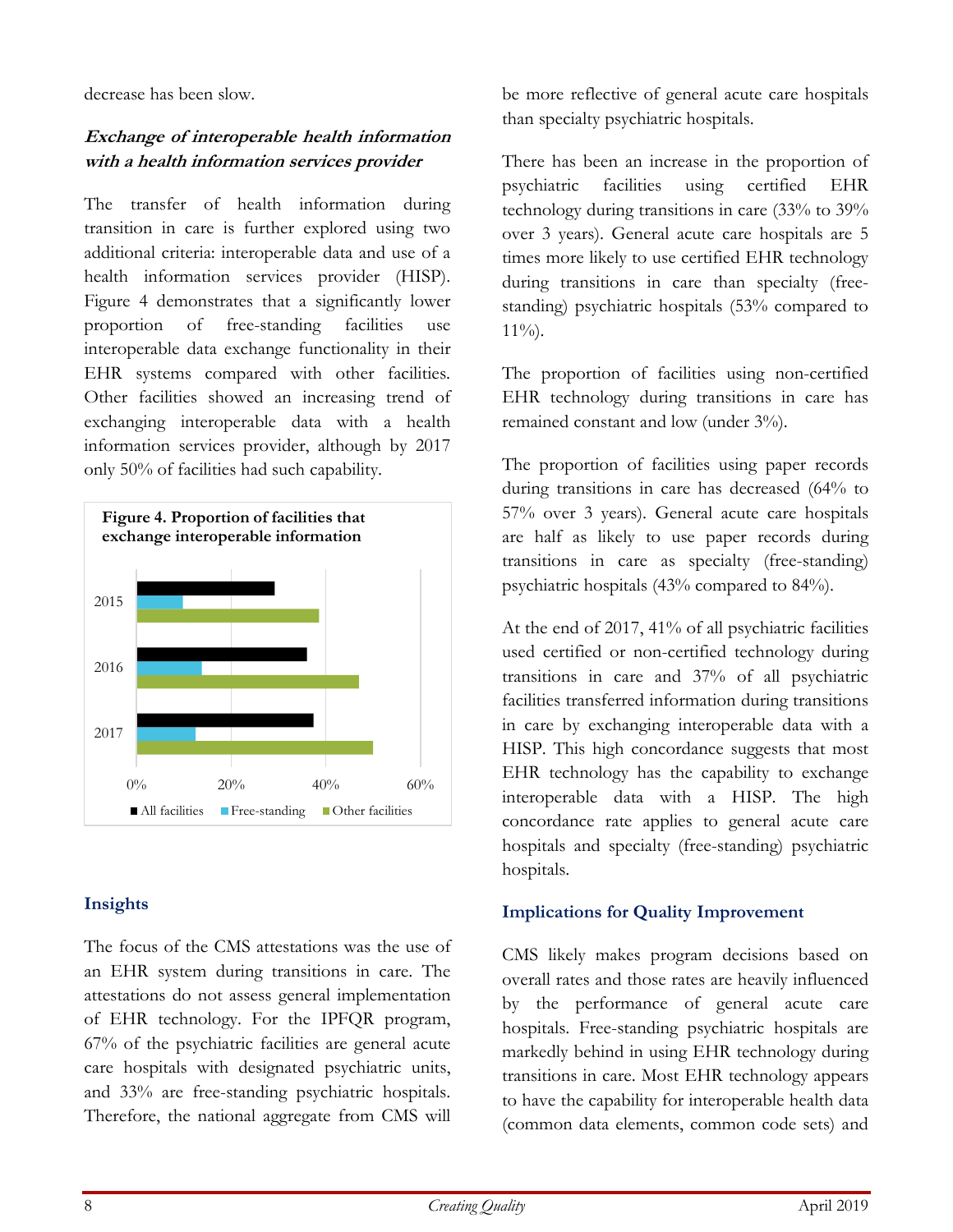exchanging that data with HISP. Future trends in CMS quality programs rely heavily on effective EHRs for both tracking patient data and providing a seamless record for the continuity of care. EHRs can have significant benefits for patient care, can be used to address complex needs of psychiatric patients, and can promote service coordination and integration.

> Move the needle. Uptake of EHR technology during transitions in care needs to be a focus of free-standing psychiatric hospitals, which lags significantly behind general acute care hospitals.

> Work flow. Current work practices and work flows will need to be evaluated and potentially modified to optimize the use of EHR technology.

> Leadership. Organizations need to ensure a balance of clinical staff and information technology personnel to ensure clinical utility of the technology.

> Caution: garbage in, garbage out. A hospital cannot have confidence in the data extracted from the EHR if the clinical staff does not feel their data entry into the system serves them in their interactions with patients.

> Feedback loop. Organizations need to use the data in its detail and in aggregate summaries with the clinical staff to test reliability and validity of the data.

### **References**

Bemat, J.L. (2013). Ethical and quality pitfalls in electronic health records. *Neurology*, 80, 1057-1061

Boonstra, A., Versluis, A., & Vos, J.F.J. (2014). Implementing electronic health records in hospitals: A systematic literature review. *BMJ Health Services Research*, 14(370), 1-24

Centers for Medicare & Medicaid Services. (2017). *Inpatient psychiatric facility quality reporting program manual*. Retrieved from https://www.qualityreportingcenter.com/wpcontent/uploads/2017/06/IPF\_ProgramManual\_ 20170613\_vFINAL508.pdf

Centers for Medicare & Medicaid Services. (2018). *Inpatient psychiatric facility quality reporting (IPFQR) program*. Retrieved from https://www.cms.gov/Medicare/Quality-Initiatives-Patient-Assessment-Instruments/HospitalQualityInits/IPFQR.html

Centers for Medicare & Medicaid Services. (2018). *Promoting interoperability (PI)*. Retrieved from https://www.cms.gov/Regulations-and-Guidance/Legislation/EHRIncentivePrograms/in dex.html?redirect=/EHRincentivePrograms/

Kokkonen, E. W., Davis, S. A., Lin, H. C., Dabade, T. S., Fieldman, S. R., & Fleischer, A. B. (2013). Use of electronic medical records differs by specialty and office settings. *Journal of the American Medical Inform Association*, 20(e1), e33-e38

Medicare.gov. (n.d.a.). *Hospital compare: About hospital compare*. Retrieved from https://www.medicare.gov/hospitalcompare/data /about.html

Medicare.gov. (n.d.b.). *Hospital compare: Inpatient psychiatric facility quality reporting program*. Retrieved from

https://www.medicare.gov/hospitalcompare/psy ch-measures.html

O'Malley, A.S., Grossman, J.M., Cohen, G.R., Kemper, N.M., & Pham, H.H. (2009). Are electronic medical records helpful for care coordination? Experiences of physician practices. *Journal of General Internal Medicine*, 25(3), 177-183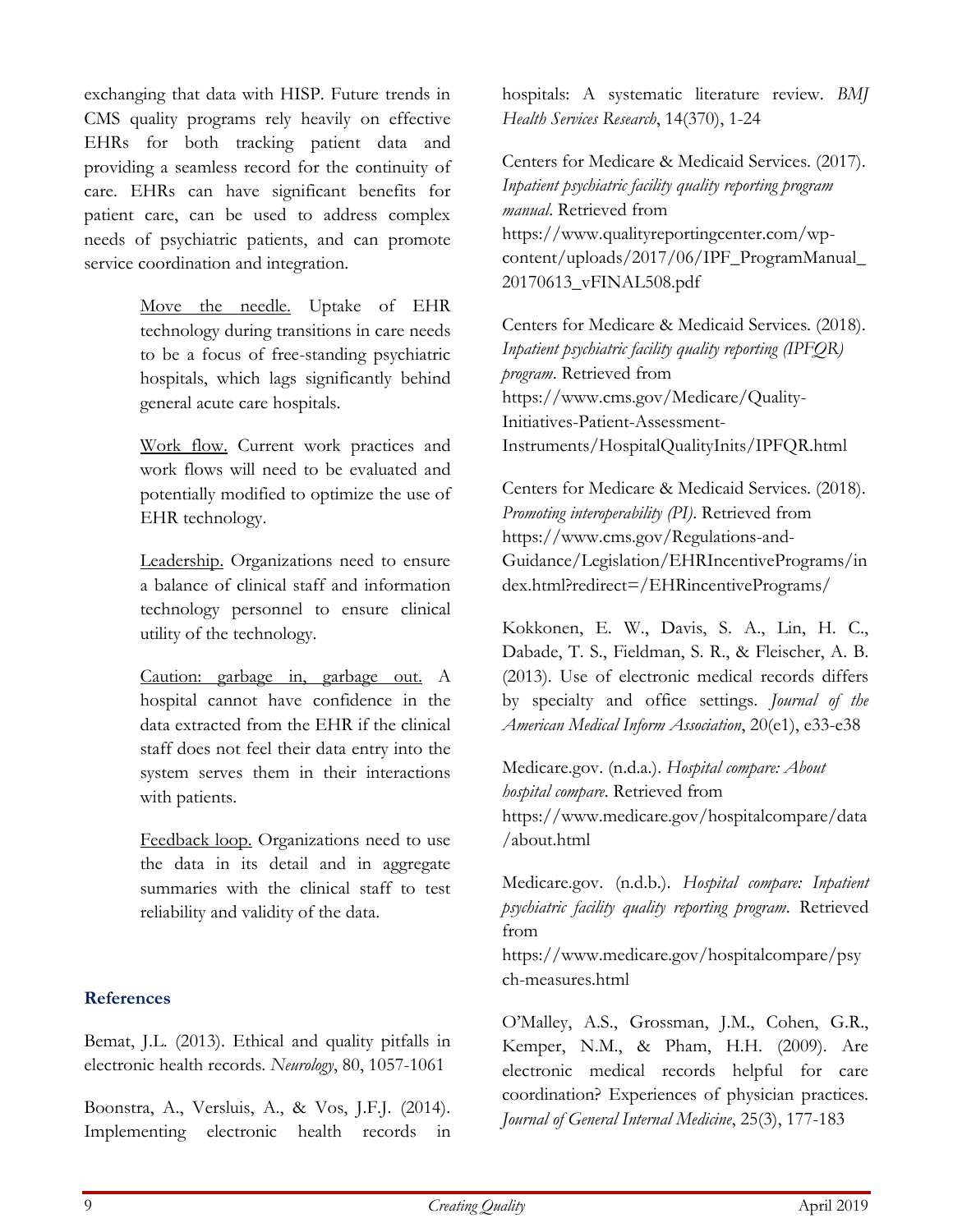Rather, C., Porter, T.H., Mittler, J.N., & Fleig-Palmer, M. (2019). Seven years after meaningful use: Physicians' and nurses' experiences with the electronic health records. *Health Care Management Review*, 44(1), 30-40

The Joint Commission. (2018). *Eligibility for hospital accreditation*. Retrieved from [https://www.jointcommission.org/eligibility\\_hos](https://www.jointcommission.org/eligibility_hospital_accreditation/) [pital\\_accreditation/](https://www.jointcommission.org/eligibility_hospital_accreditation/)

### **CMS Public Use Data Files**

CMS Public Use Data files are available on-line. There is no fee and no registration required. The IPFQR program data is available from the Hospital Compare website [\(https://www.medicare.gov/hospitalcompare/\)](https://www.medicare.gov/hospitalcompare/) as downloadable files but it is not included in the Compare Reports where you can choose to compare up to three providers/hospitals on performance measures. The download retrieves the data from the Data.Medicare.gov site [\(https://data.medicare.gov/data/hospital-compare\)](https://data.medicare.gov/data/hospital-compare). We recommend going directly to Data.Medicare.gov for ease of download.

Choose Hospital Compare data sets. This page will tell you when the data was last refreshed or updated.

In the search box, type IPFQR. Three results should be returned. Selecting the name of the file will take you to a page to "export" (download) the data file. The description does not indicate what period is covered by the file. You can view a segment of the data file to determine the time period covered by the file. Three files shown represent Facilities, States, and National. The 2019 Payment Determination data was posted February 25, 2019. Facilities include all 1600+ facilities that reported any data to CMS for the IPFQR program. States is an aggregation of all facilities located within the state into a "state" rate. National is an aggregation of all data.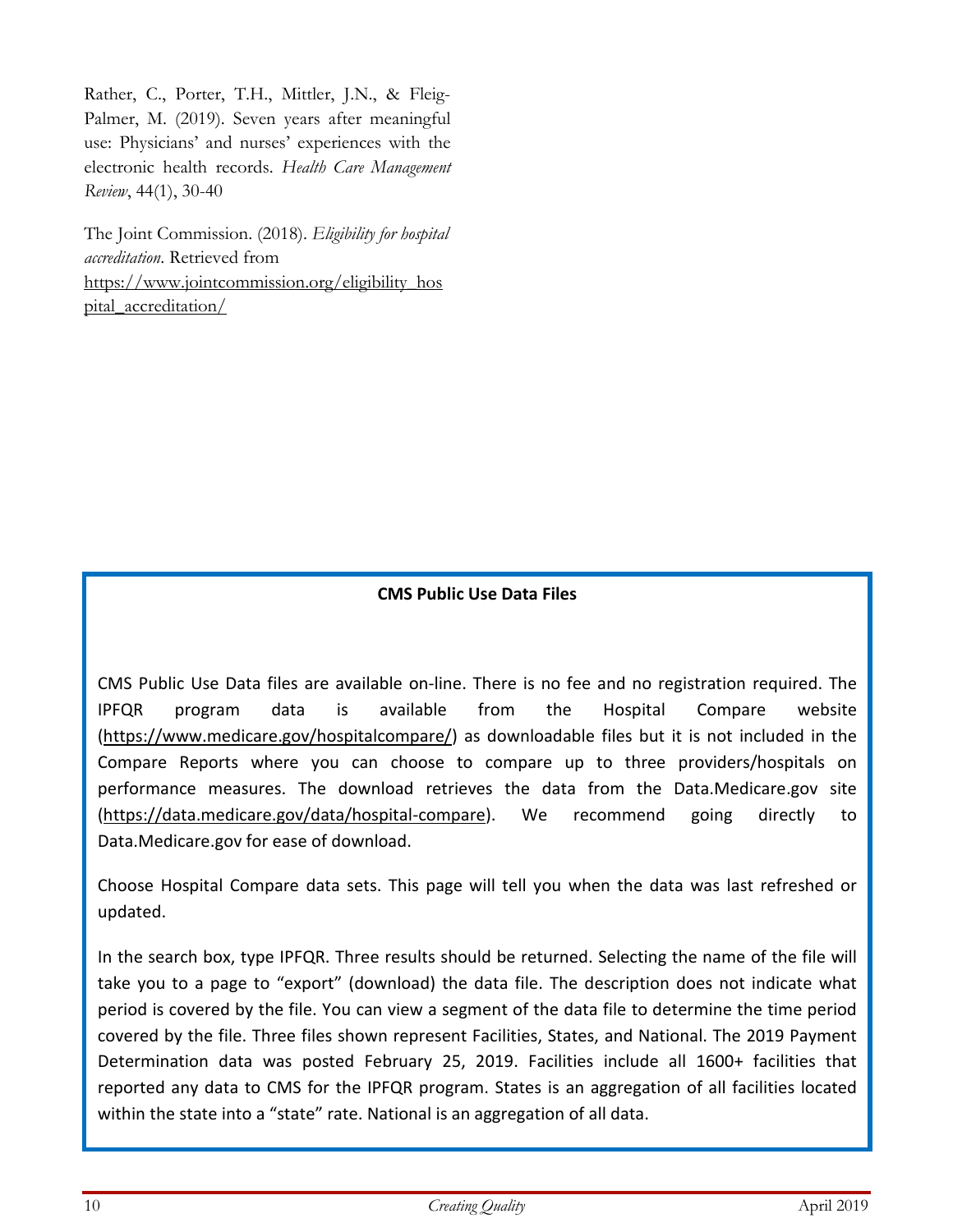# <span id="page-10-0"></span>*Barriers to Implementing an EHR and Reasons for Upgrading an Existing EHR*

### **Introduction**

Implementing an Electronic Health Record (EHR) is an expensive (Ross, 2011) and difficult undertaking (Ajami & Bagheri-Tadi, 2013; Boonstra, Versluis & Vos, 2014). However, it is a growing expectation that psychiatric hospitals have an EHR that can provide functionality for direct clinical care and for reporting on performance measures mandated by Centers for Medicaid & Medicare Services (CMS) (Centers for Medicare & Medicaid Services, 2019). With the technology in existence for many years now and the mandate ever-present, what continues to be barriers for adoption and are there any specific drivers for changing systems? This paper addresses those questions for state operated psychiatric facilities.

### **Method**

A survey of state mental health authorities regarding the implementation of EHRs in their state psychiatric hospitals was conducted in the summer of 2018 in collaboration with the NASMHPD Medical Directors Council. Two sections of that survey are the focus of this paper. States were asked to describe their greatest barriers to the adoption and implementation of an EHR in their state psychiatric hospitals. States that had an existing EHR were asked whether or not they were planning to upgrade or change it and, if so, to describe their reasons. The answers to these open-ended questions were read and categorized to find common themes when possible.

States were grouped by whether their EHR was Netsmart, Homegrown, or an Other commercially

# By: Robert Shaw, MA

available system. Twenty states used Netsmart, nine states used Homegrown systems (including Vista), and 12 states used other systems (including Cerner, Meditech, Harris, FEi, Meta, Reliable, Thrive, and TIER).

### **Findings**

## **Barriers to Adopting and Implementing an EHR**

Nine of the ten states without an EHR identified the specific barriers. Most states provided at least two barriers. Inadequate funding and the difficulty of finding an appropriate EHR were the most mentioned barriers to adopting and implementing an EHR.

### **Funding**

Funding was the most common reason, with seven of the nine states reporting this barrier. One state expanded the description to indicate that funding for projects of this size was scrutinized by their legislature and by control agencies and thus difficult to secure.

### **Finding an Appropriate System**

Finding a system appropriate to their needs was a reason given by four states. Three states expanded their description. One state reported that the difficulty finding an appropriate system lay with their hospital(s) serving medical and psychiatric patients. One state reported that there didn't seem to be a system that addressed the needs of a system focused on forensic patients and so were considering building a system themselves. Another state noted the difficulty of finding a system that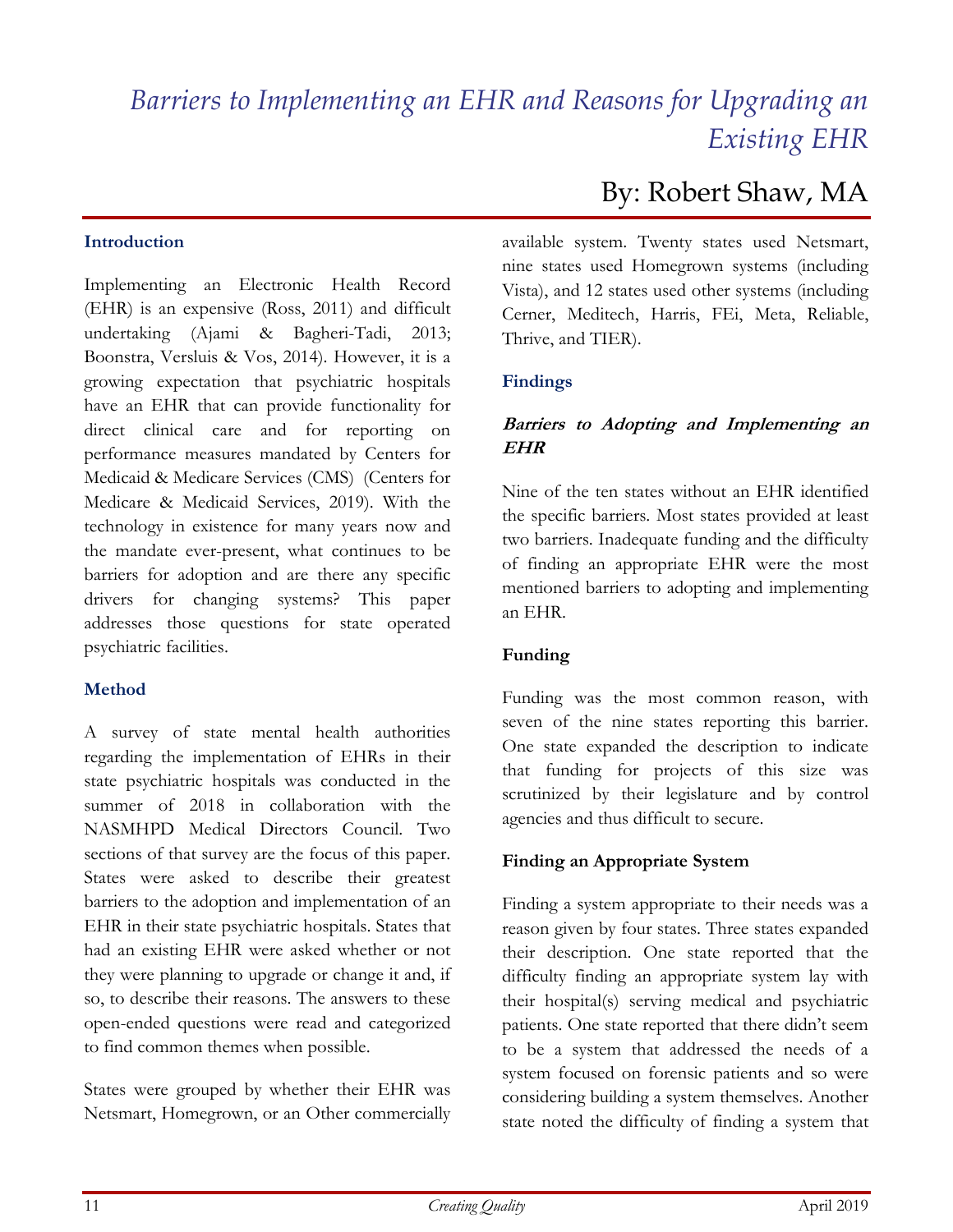protects PHI but can also integrate with the various EHRs of external hospital systems.

Other barriers that were cited by only one or two states included:

- Aging physical infrastructure;
- Variation across hospitals; and
- IT issues.

# **Upgrading or Changing EHRs**

Forty-one states reported a current EHR is use at their state psychiatric hospitals. More than half of these states (59%) reported planning to either upgrade or change their EHR system (see table 1). It appears that the adoption and implementation of an EHR is a process involving changes, as technology evolves and as requirements change.

| Table 1. Is there a plan to upgrade or change  <br>EHRs? |       |         |
|----------------------------------------------------------|-------|---------|
|                                                          | Count | Percent |
| No                                                       | 17    | $41\%$  |
| Yes                                                      | 24    | 59%     |

In most states that were planning to upgrade or change, the problem identified was that the current system was inadequate in some manner. The question about reasons to upgrade or change an EHR was open-ended; therefore, the counts in table 2 represent the multiple responses provided.

| Table 2. If planning to upgrade or change EHRs,<br>what reasons* were given? |       |         |  |
|------------------------------------------------------------------------------|-------|---------|--|
|                                                                              | Count | Percent |  |
| Current EHR is inadequate                                                    | 21    | $88\%$  |  |
| Upgrade same EHR to add<br>functionality                                     | 8     | 33%     |  |
| Current System outdated                                                      |       | $17\%$  |  |
| * States provided more than one reason                                       |       |         |  |

As shown in figure 1, states with Homegrown and Other systems were more likely than states with Netsmart to plan on upgrading or changing their EHR.



The perception that an EHR was inadequate did not necessarily mean than a state was looking to replace it. Among the 21 states who reported that their EHR was inadequate, eight states indicated that they were planning on upgrading their existing system rather than replacing it, four states indicated that they were planning to replace their vendor, and it was unclear what actions the remaining nine states were planning. Of the four states that reported that their system was outdated, two had Other systems and two had Homegrown systems. In addition, one state reported that they were required to re-procure their systems every six years even though they would recommend their EHR (Netsmart).

If the number of states that were planning on upgrading their existing EHR is added to the number of states that were not planning on either upgrading or replacing their EHR, then 61% of states were not considering replacing their current vendor. As shown in figure 2, states with either Netsmart or Other systems were far more likely than states with Homegrown systems to either keep or upgrade their existing system.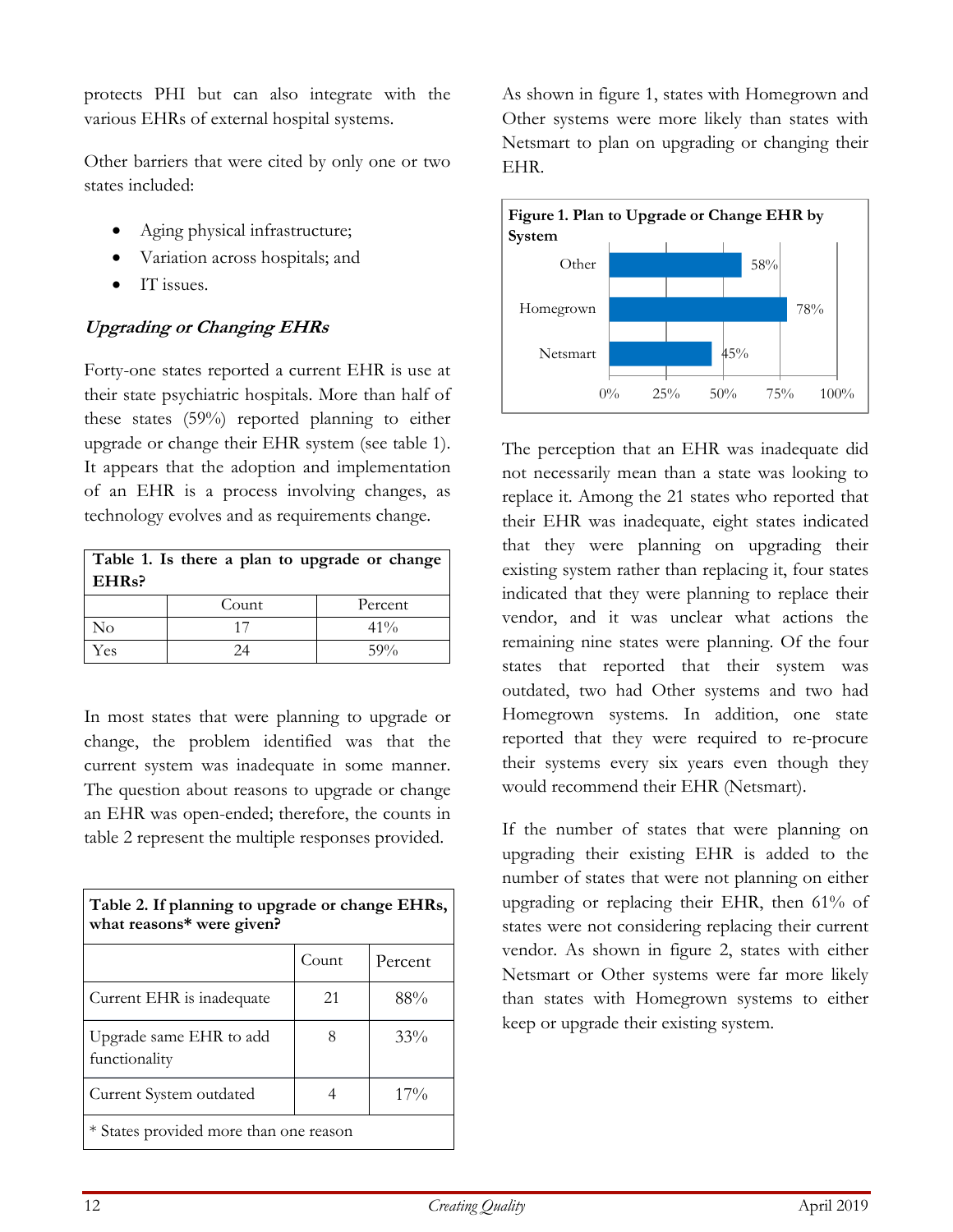

# **Reasons for Upgrading an EHR**

States provided a variety of comments on the reasons they were considering upgrading or changing their EHR, including addressing areas of inadequacy in their current system. Most states provided a couple of discrete reasons. Below is a summary of this contextual data to identify the changes expected by an upgrade and highlighting the underlying inadequacies of current systems.

The system upgrades reported by states (with same or changed vendor) included the following:

- Improving functionality;
- Modernizing the interface or regular periodic upgrade; and
- Adding modules, such as ePrescribing, laboratory results, communication with outside entities/EHRs.

# **Implications for Quality Improvement**

Most of the states that have not yet implemented an EHR reported inadequate funding as a leading reason. Among the states that have an EHR most were planning on either upgrading or replacing it. The most cited inadequacies of the systems were that it did not have all of the desired functionality, was not user friendly enough, and needed to be able to communicate with outside systems.

Although funding is an initial issue to adopt an EHR, it does not appear to be the driver for upgrading or changing EHR systems. Once a system has been put in place, functionality seems to become the driver of whether or not to upgrade or change EHRs.

States are looking to add components such as integrated medication management (ePrescribing for example) and communication with health information exchanges. States beginning the evaluation process may want to consider asking more specifically about the vendor's ability to meet these requirements.

States are also citing issues related to functionality and user-friendly interface. Here it is on the state and their team to clearly define what they expect in functionality (for example easy navigation, ability to create your own reports) and different user groups may define friendly in different ways. For example, the report writers may want a drag and drop option, whereas clinical staff may want just one screen for inputting their assessments.

Based on the experience of the states who reported that their EHR was inadequate, states considering changing or purchasing EHRs should consider whether an EHR or the vendor has the following attributes:

- The EHR connects to or integrates with other patient data platforms;
- The vendor has a positive reputation with other psychiatric hospitals;
- The EHR meets meaningful use requirements;
- The EHR system allows for health information exchanges;
- The EHR is user friendly;
- The EHR can integrate documents unique to psychiatric hospitals that are generated from other sources (referrals, consults, legal documents); and
- The EHR is not expensive to maintain.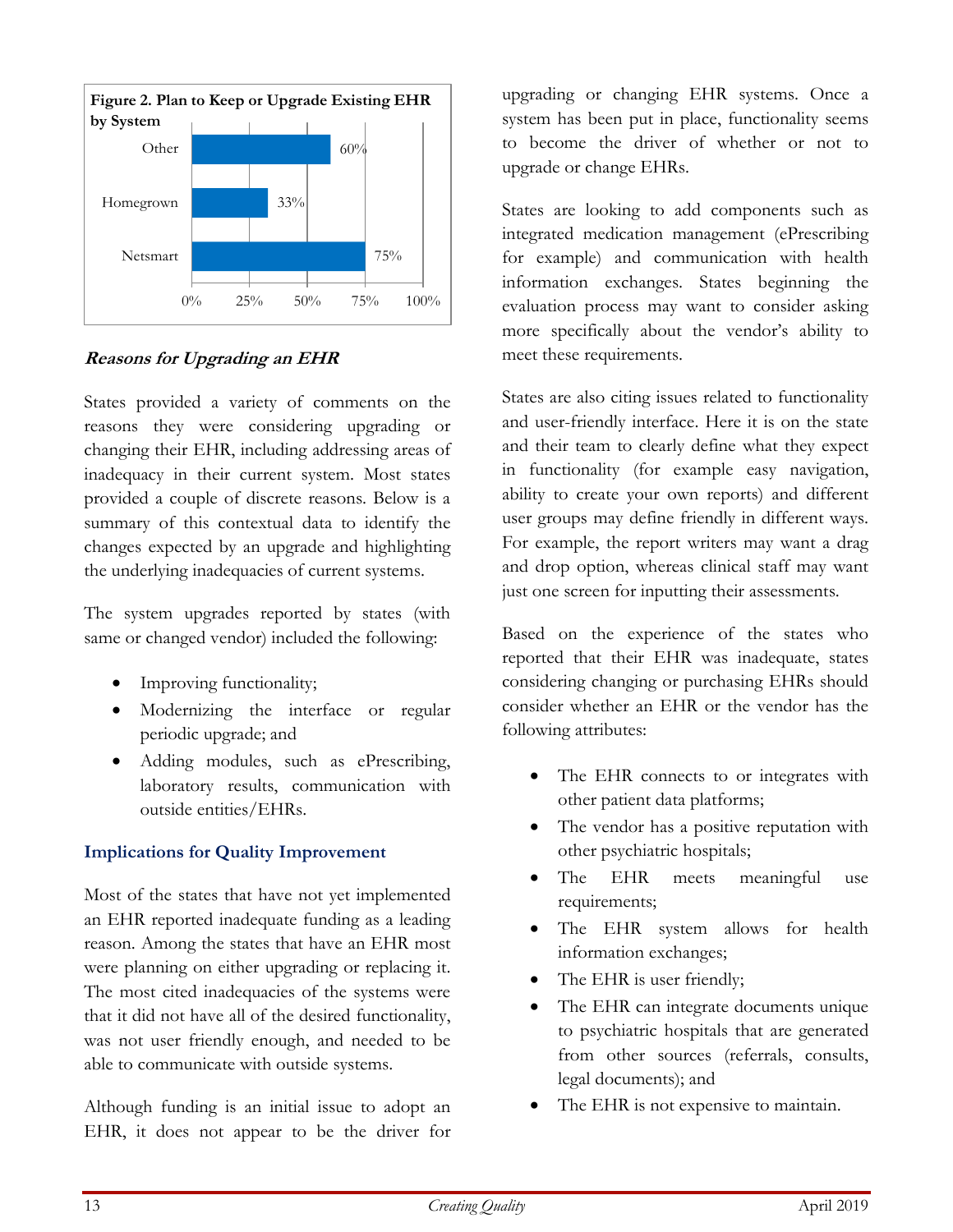### **References**

Ajami, S., & Bagheri-Tadi, T. (2013). Barriers adopting electronic health records (EHRs) by physicians. *Acta Informatica Medica*, 21(2), 129-134

Boonstra, A., Versluis, A., & Vos, J.F.J. (2014). Implementing electronic health records in hospitals: A systematic literature review. *BMJ Health Services Research*, 14(370), 1-24

Centers for Medicare & Medicaid Services. (2019). *Promoting interoperability*. Retrieved from [https://www.cms.gov/Regulations-and-](https://www.cms.gov/Regulations-and-Guidance/Legislation/EHRIncentivePrograms/index.html?redirect=/EHRIncentiveprograms)[Guidance/Legislation/EHRIncentivePrograms/in](https://www.cms.gov/Regulations-and-Guidance/Legislation/EHRIncentivePrograms/index.html?redirect=/EHRIncentiveprograms) [dex.html?redirect=/EHRIncentiveprograms](https://www.cms.gov/Regulations-and-Guidance/Legislation/EHRIncentivePrograms/index.html?redirect=/EHRIncentiveprograms)

Ross, S. (2011). Results of a survey of an online physician community regarding use of electronic medical record in office practices. *The Journal of Medical Practice Management*, 24(4), 254-256

### **Resources**

Office of the National Coordinator for Health Information Technology: <https://www.healthit.gov/>

HiMMS: <https://www.himss.org/>

HiMMS Insights: [https://www.healthcareitnews.com/news/biggest-ehr-challenges-2018-security](https://www.healthcareitnews.com/news/biggest-ehr-challenges-2018-security-interoperability-clinician-burnout)[interoperability-clinician-burnout](https://www.healthcareitnews.com/news/biggest-ehr-challenges-2018-security-interoperability-clinician-burnout)

Association of EHRs <https://www.ehra.org/>

EHR vendors used by psychiatric hospitals:

[Netsmart's](https://www.ntst.com/Solutions-We-Offer/products/myAvatar.aspx) Avatar family of systems, [TIER](https://www.ntst.com/Solutions-We-Offer/products/TIER.aspx) (a substance use specific product from Netsmart), [Cerner,](https://www.cerner.com/solutions/behavioral-health) [Meditech,](https://ehr.meditech.com/ehr-solutions/behavioral-health-hospitals-health-systems) [Harris,](https://www.harrisccs.com/) [Fei-Web,](http://www.feisystems.com/what-we-do/learn-about-wits/) [Meta,](http://www.metacaresolutions.com/) [Reliable](http://www.reliablehealth.com/) Visual Suite, [Thrive,](https://www.evident.com/thrive-ehr-system) [Vista](http://worldvista.org/AboutVistA)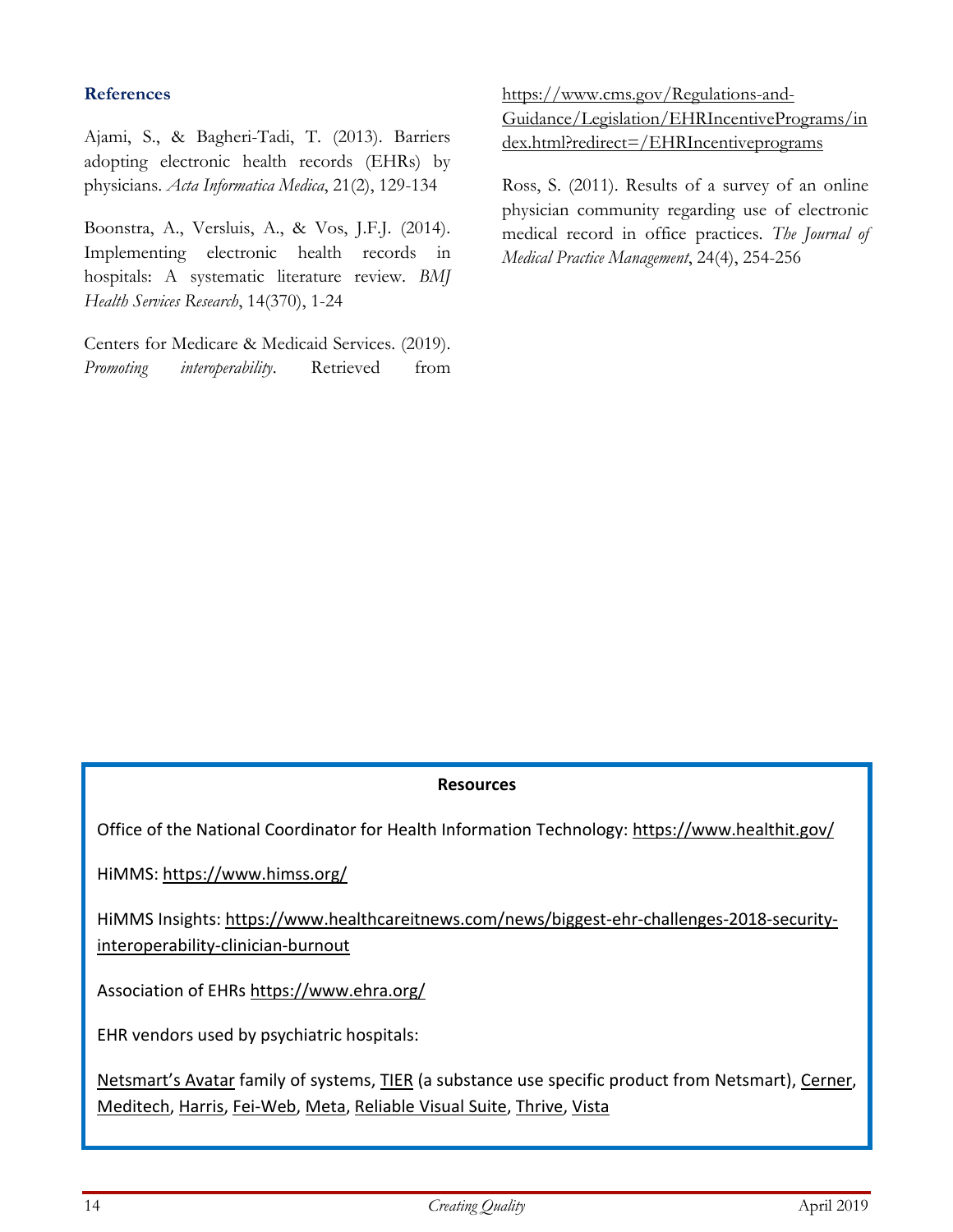#### <span id="page-14-0"></span>**Introduction**

The patient's medical record is a resource of great value to the patient and his/her treatment team. It speaks to health status, the issues that have been identified, the options for treatment, and the choices that have been exercised. It is also the foundation for performance measures that attempt to assess quality of care by looking at processes, treatments, and outcomes (Centers for Medicare & Medicaid Services, n.d.; The Joint Commission, n.d.). Therefore, the patient medical record must be a source of "truth" if the data gleaned from it are to be used to evaluate the effectiveness, efficiency, and equity of the provider.

#### **Definitions**

What is "truth?" Truth is a value statement that indicates the authority of the source as correct. If one were to ask about diagnosis, for instance, truth would point to the psychiatrist's notation of diagnosis, whether listed in the DSM-5 or ICD-10 nomenclature. A more complex example is in order. If one were to ask about treatment's received, truth might suggest the psychiatrist's notes, the nurse's notes, the psychologist's notes, or the treatment plan. Each facility must decide on the source of truth and must ensure that all their clinical and administrative staff recognize and accept the source of truth. Truth is a critical concept to abstraction.

**Truth is a value statement that indicates the authority of the source as correct.**

# By Lucille Schacht, PhD, CPHQ

What is "abstraction?" In the simplest terms, abstraction is the process of gleaning key pieces of information (or data) from a medical record. For chart-abstracted measures, it is assumed that the medical record is in paper format and that a person will review the medical record to glean the key attributes. (See also The Joint Commission, n.d.)

What is "extraction?" In simple terms, extraction is a well-defined computer algorithm that pulls data from specific code sets (tables in an EHR) into an output table or report. (See also The Joint Commission, n.d.)

**Abstraction is human review of the source.**

**Extraction is machine review of the source.**

Additional terms to define are "point of service" and "measures." Point of service refers to direct entry into a computer system (EHR) by the clinician when services are rendered to a patient. Measures are objectively defined metrics to indicate performance in relation to a standard, target, or other criterion. Measures currently are categorized as either chart-abstracted or eCQM (electronic clinical quality measures).

### **Getting Ready**

Getting to truth is a prerequisite before doing abstraction. The hospital must first understand what "measures" are utilized (either required or self-selected), and then the specific elements that make up those measures. NRI's Implementation Guide provides this discrete information for each measure. Every vendor must do this if the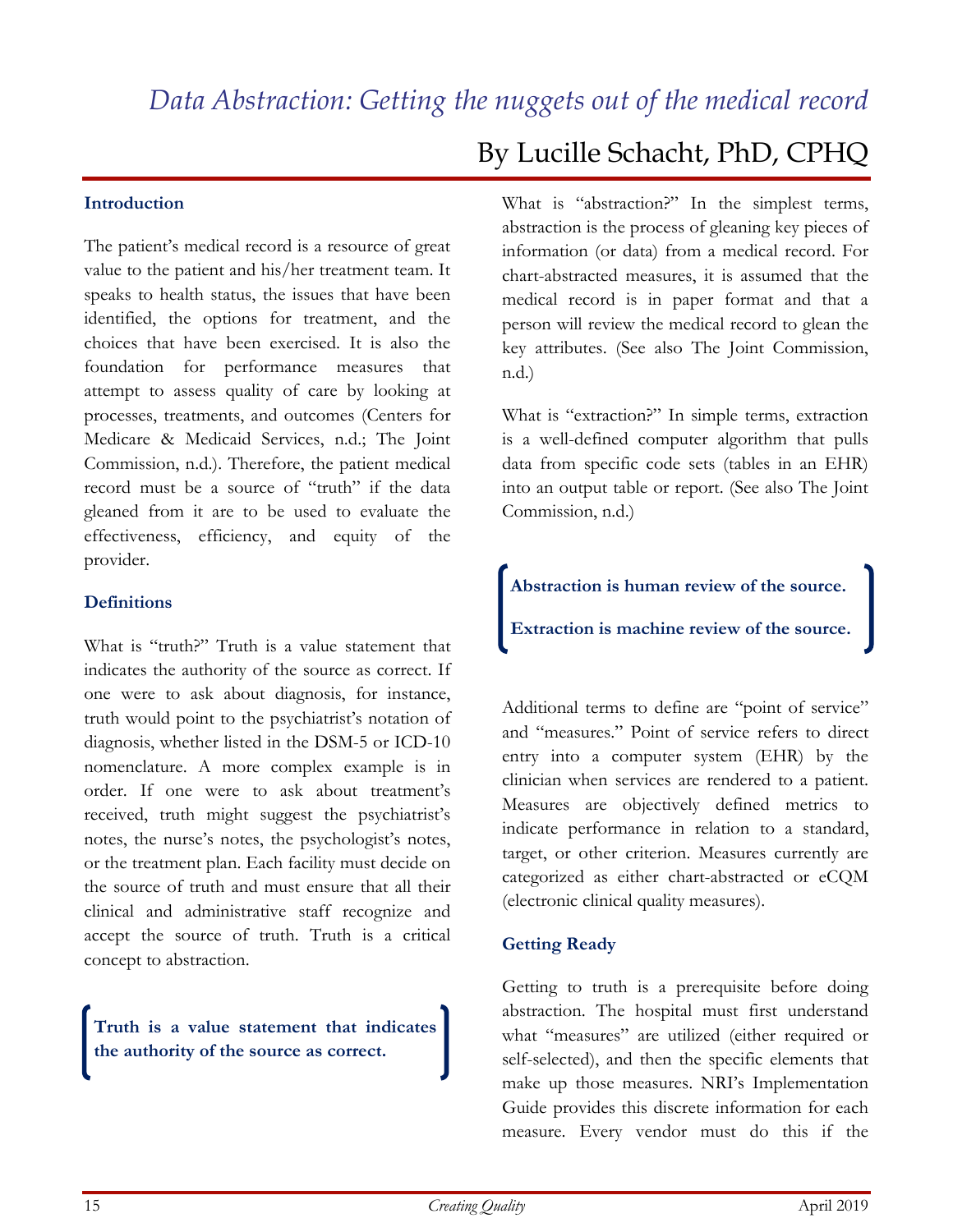measures are to be implemented in a standardized way and provide valid and reliable comparisons (both internally and externally). When the vendor is not the author of the measure, as is the case with The Joint Commission and Centers for Medicare & Medicaid Services (CMS) measures, the vendor must also align the source of truth from their specifications to the official authority.

Armed with the data bytes that are needed for a measure, the hospital then has the task of assigning truth for each element. If there is more than one source of truth, the hospital must provide a hierarchy for decision-making. If the measure author has defined a hierarchy of authority, the hospital must adopt that hierarchy.

Critical questions to answer for each data element:

- Are the data electronic and administrative
- Are the data electronic at the point of service
- Are the data on paper forms only
- Are the data in specialized databases (incident tracking)
- How will the hospital combine information across these different formats

The following table provides a review of key differences between abstraction and extraction. In addition to determining truth, the attributes in the table delve into issues of training, complex contextual data, multiple sources, corrections to data, and reliability.

|                     | Abstraction                                  | <b>Extraction</b>                   |
|---------------------|----------------------------------------------|-------------------------------------|
|                     |                                              |                                     |
|                     | You must ensure all abstractors are          |                                     |
| Training            |                                              | The computer program is<br>the      |
| abstractors         | trained to truth (and tested). Be sure to    | application of the "rules" and any  |
|                     | train all abstractors to the "rules" and any | code set translations.              |
|                     | code set translations.                       |                                     |
|                     |                                              |                                     |
| Special case of     | What level of clinical knowledge is          | Rules can be applied<br>the<br>to   |
| clinical text       | needed to derive that a practice occurred    | presence of key words or phrases.   |
|                     | to the level required in the rules?          | Check-boxes can be added to         |
|                     |                                              | improve the extraction process.     |
|                     |                                              |                                     |
| If there is only a  | Review the paper forms to get the            | <b>NA</b>                           |
| paper source        | nuggets.                                     |                                     |
|                     |                                              |                                     |
| If there is a paper | Re-read the paper record to determine        | Write a computer program to         |
| source as well as   | the values for the data elements. (This is   | "pull" the data from the identified |
| an electronic       | testing the electronic system versus the     | fields in the electronic record.    |
| source              | paper system but only if you actually        |                                     |
|                     | evaluate differences).                       |                                     |
|                     |                                              |                                     |

## **Table 1. Comparison of Abstraction to Extraction.**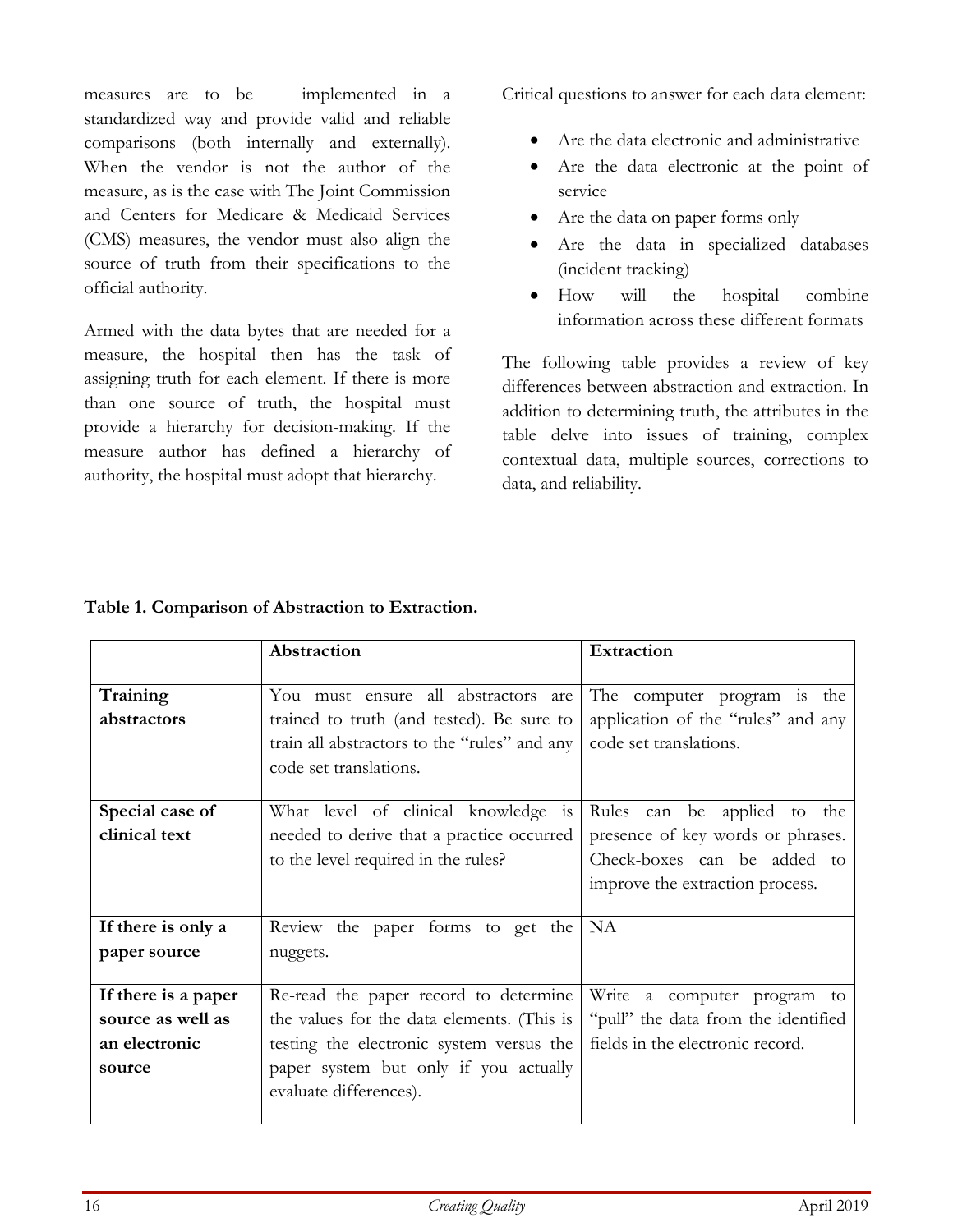|                                                               | Abstraction                                                                                                                                                                                                                                                                                  | Extraction                                                                                                                                 |
|---------------------------------------------------------------|----------------------------------------------------------------------------------------------------------------------------------------------------------------------------------------------------------------------------------------------------------------------------------------------|--------------------------------------------------------------------------------------------------------------------------------------------|
| If there is only an<br>electronic source<br>(no paper source) | Re-read the medical record and re-record<br>the nuggets in another field using the<br>specified code set.<br>(This would be testing a re-coding<br>process if you develop a mechanism to<br>also extract from the original source.)                                                          | Write a computer program<br>to<br>"pull" the data from the identified<br>fields in the electronic record.                                  |
| Where to put<br>abstracted data                               | If you abstract the values onto a paper<br>form, you will also need to create an<br>electronic<br>version.<br>You<br>could<br>alternatively abstract to an electronic<br>form. The electronic form might be<br>entered into a stand-alone database or<br>integrated with an existing system. | Store the information "pulled"<br>from the chart in another table, a<br>report or in another output format<br>in the computer system.      |
| Correcting "bad"<br>data                                      | The paper or electronic record must be<br>altered and re-signed for authentication.<br>If changes are tracked in another place, it<br>may lead to a different abstraction result.                                                                                                            | The electronic source must be<br>altered<br>and<br>re-signed<br>for<br>authentication. A new "pull"<br>should retrieve the corrected data. |
| <b>Reliability of</b><br>abstracted data                      | Need to test "inter-rater reliability"<br>because each person is trained, and you<br>need to ensure that they all apply the<br>same rules the same way all the time.                                                                                                                         | Single algorithm ensures the same<br>rules are applied to all cases.                                                                       |

# **Changing Format of the Inpatient Psychiatric Hospital's Medical Record**

As we have seen over the past several years, inpatient psychiatric hospitals have continued to move to electronic storage of the medical record. Many psychiatric hospitals run hybrid systems that include many key aspects of the medical record in electronic format (as in an EHR or other computerized system) and other elements in paper form. The most common data stored electronically are the patient ID, admission date, patient demographics (date of birth, gender, religion, insurer), criterion for admission, discharge date, and discharge disposition. These data (in electronic format) have been referred to

as administrative data and are assumed to be extractable from the electronic system without "abstraction" (human review of the chart).

In an EHR system, these administrative data are entered at the point of service (on intake or discharge). Extraction for these data occur through well-defined computer algorithms that define the rules and value sets for the data (i.e. extraction is performed not abstraction).

There are also "incidents" that are tracked more fully through incident tracking systems, although some key parts are included in the patient record. In essence, the patient record has already been abstracted as to the occurrence of an incident and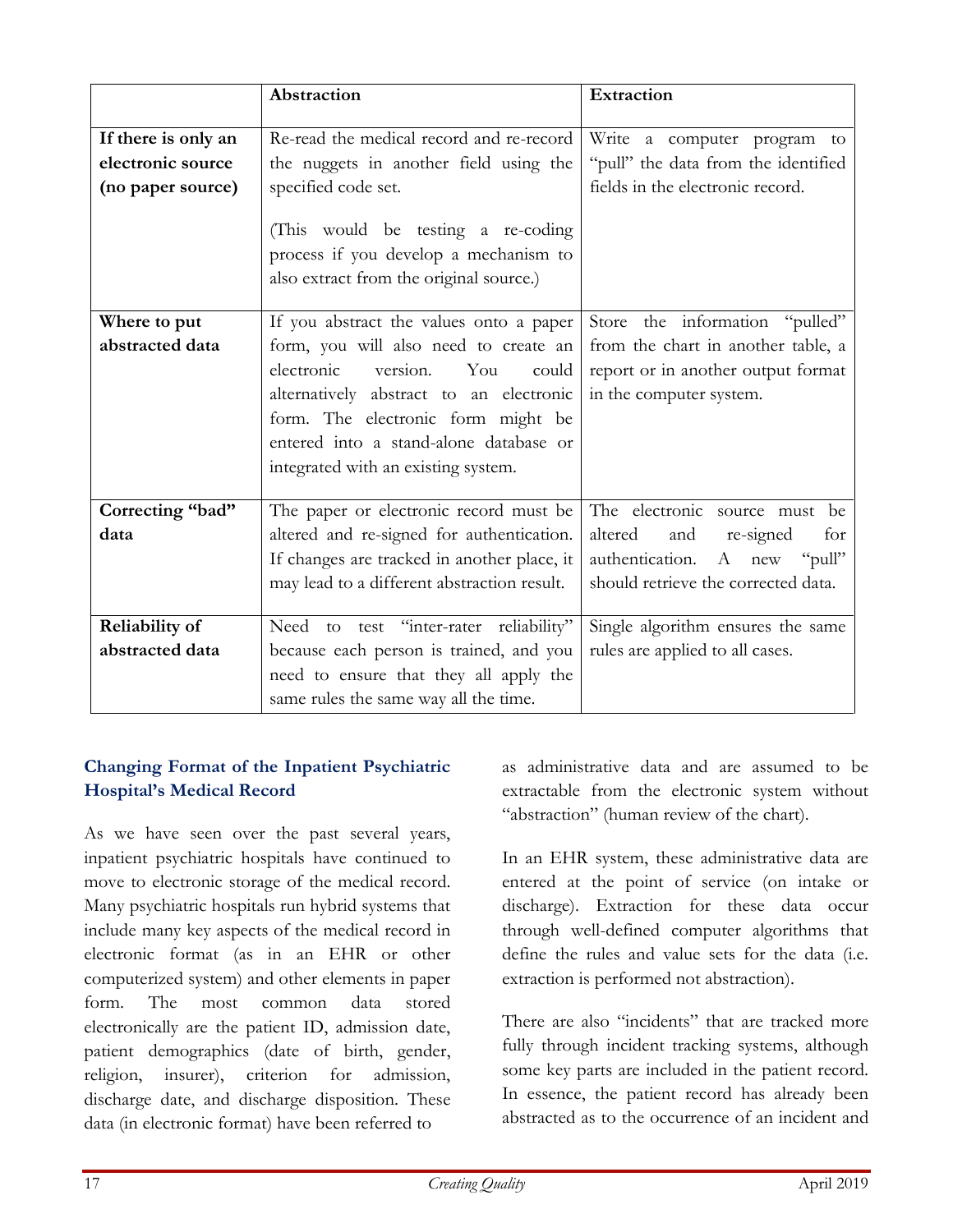supplemental information about the incident has been added for the incident tracking system and all the data have been computerized. The incident tracking system may also link to the EHR.

As psychiatric hospitals continue to expand their EHR capabilities, more data are sitting inside computer systems at the point of service, making abstraction more like extraction. Do the rules change? How uniformly defined do the structured data need to be in order to qualify as extractable? eCQMs are based on applying an algorithm to administrative and point of service data that are entered as structured data (based on a defined code set and not text). Do the EHRs used by psychiatric hospitals meet these criteria or are there still data elements that need to be converted from text into code sets?

# **Implications for Quality Improvement**

Every time the hospital has a change in clinical practice, paperwork, a change or upgrade in EHR, it should re-validate its source of truth. Then it needs to assess modifications to the defined rules for abstraction and extraction that take into account those changes. For example, a hospital may expand its list of options for legal status based on a change in state law. The new options need to be included in the abstraction and extraction rules.

The human activity known as abstraction requires regular training, retraining, and testing against a standard. Training is needed by all levels of staff, while the details of the training should be specific to the staff's role.

Educate the clinical staff on the quality metrics that are used to evaluate the hospital's performance. It is their direct point of service data that are compiled into most of the measures.

All extraction routines (algorithms) should be clearly documented as to the codes sets and rules.

These algorithms should be reviewed whenever there is a change in documentation or EHR. This documentation becomes even more critical when there are staffing changes: institutional knowledge is lost and starting from scratch is a tremendous burden.

**Every time the hospital has a change in clinical practice, paperwork, EHR or upgrade in EHR, it should re-validate its source of truth.**

The process known as "re-abstraction" is the second abstraction of a medical record. The result of the second abstraction is considered the gold standard (correct answer) and is compared to the first abstraction for any differences. The key to quality is ensuring that all abstractors follow the same rules "to the letter." Differences that are found highlight areas for retraining staff or potentially re-defining the source of truth. NRI has developed a data integrity review process to assist you in conducting your own re-abstractions and evaluating differences. The Joint Commission recommends that hospitals conduct reviews regularly and that vendors provide tools to assist their hospitals.

To improve the quality of data from the start, NRI has developed a "forms review" process and "abstraction forms." The forms review process aims to assist hospitals with identifying "truth." NRI staff compares the hospital's collection forms (intake form, face sheets, demographic sheets, assessments, transition records, etc.) with the identified measure requirements (data elements and code sets). We couple the review with a discussion on the data flow process: how information becomes known, recorded, and pulled into measures.